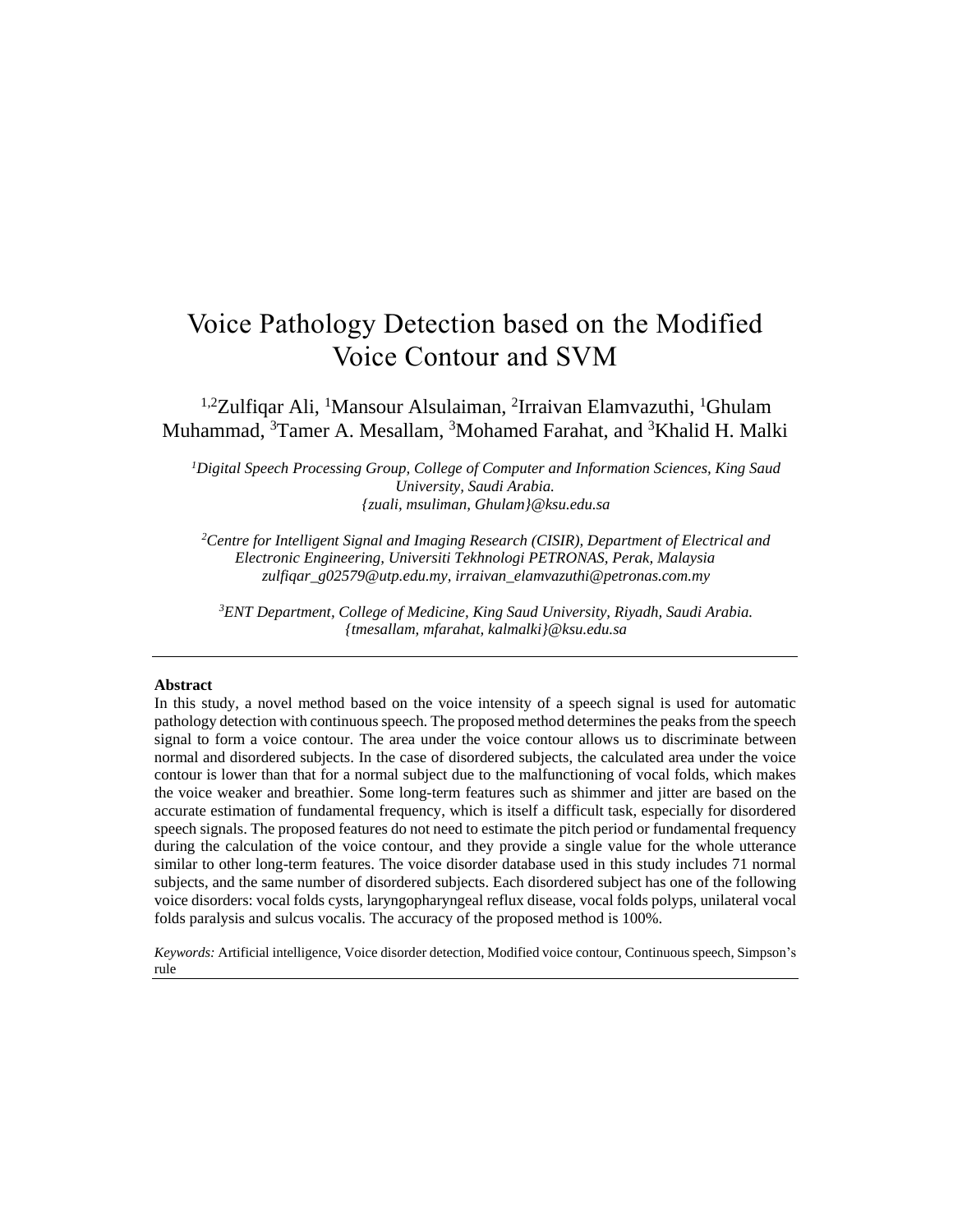## 1 Introduction

Vocal folds disorders (VFDs) occur due to the excessive use of the voice. Therefore, teachers, singers and lawyers have more risk of being affected by voice pathology. In the USA, the occurrence of voice problems in teachers is 57.7% during their lifetime and for other professions, it is 28.8% (Roy et al., 2004). The voice produced by a VFD-affected person differs from a normal person due to the malfunctioning of the vocal folds. Due to the incomplete closure and irregular vibration of the vocal folds, the speech signal of a pathological person becomes more transient. The speech signals produced by a pathological and a normal person are shown in Figure 1. A difference between the amplitudes of the two signals can be observed, and they do not have the same voice intensity. In this paper, an automatic voice pathology detection (AVPD) system based on the voice intensity of a speech signal is developed. Moreover, continuous speech samples are used for the differentiation of normal and pathological samples.

Because of its noninvasive nature, the automatic detection of voice pathology is strongly considered as a primary screening tool for the clinician. It would be of great help to an ENT specialist if an automatic system could discriminate between normal and pathological samples. The detection of VFDs with a sustained vowel has been well investigated by the research community during recent years (Markaki & Stylianou, 2011; Lee et al., 2013; Lee et al., 2014; Muhammad & Melhem, 2014), and it is a comparatively easy task than detection with continuous speech. Parsa and Jamieson (2001) concluded that the analysis of continuous speech is more challenging because of the inherent non-stationary of the signal. On the other hand, other studies emphasize the value of continuous speech over the sustained vowel in obtaining acoustic characteristics. Askenfelt and Hammarberg (1986) reported the importance of pitch and loudness variation in continuous speech as indicators of abnormal voice quality. Some of the common and most spreading voice disorders are vocal fold nodules, keratosis, vocal folds paralysis, and adductor spasmodic dysphonia (Muhammad et al., 2012).

Artificial intelligence (AI) in biomedical engineering is as vital as in other fields of science for providing solutions to the problems that are computationally expensive or hard to solve by following traditional methods. Computational AI deals with pattern recognition, and different studies have used fuzzy logic (Aghazadeh & Heris, 2009), artificial neural network (Paulraj et al., 2009) and support vector machine (SVM) (Al Mojaly et al., 2014) to successfully implement AVPD systems. In this paper, SVM is used as a binary classifier to make a decision about a speech sample.

Like other long-term features such as shimmer, jitter (Arjmandi et al., 2011) and cepstral peak prominence (CPP) (Heman-Ackah et al., 2003), the proposed features also provide a single value for a whole speech signal. The measurement of long-term acoustic features normally involves the accurate estimation of the pitch period, which is a very difficult task, especially in pathological samples. The proposed features do not need to estimate the pitch period or fundamental frequency during the calculation of the modified voice contour (MVC). Arjmandi et al. (2011) used 22 long-term features including shimmer and jitter and the obtained accuracy was 91.5%. Watts and Awan (2011) reported that an accuracy of 91% with CPP was obtained for an AVPD system. The objective of this study is to propose new features that may provide better results than existing acoustic features.

Short-term features are also used in different studies to develop different AVPD systems. The most commonly used short-term features for pathology detection are LPC (Linear Prediction Coefficients), LPCC (Linear Prediction Cepstral Coefficients) and MFCC (Mel-frequency Cepstral Coefficients). LPC and LPCC have been used in many studies (Anusuya & Katti, 2010; Neto et al., 2007; Gelzinis et al., 2008; Childers and Sung-Bae, 1992; Marinaki et al., 2004) to develop voice pathology assessment systems. The correct acceptance rate of 73% with LPC and 73% with LPCC was obtained in Neto et al. (2007), when edema was detected from normal samples and other pathologies, cysts, nodules, paralysis and polyps. The efficiencies of LPC and LPCC were 85% and 80%, respectively. To conduct the study, 120 subjects, including 67 patients and 53 normal persons from the Massachusetts Eye & Ear Infirmary (MEEI) database (Massachusetts Eye & Ear Infirmary Voice & Speech Lab, 1994), were considered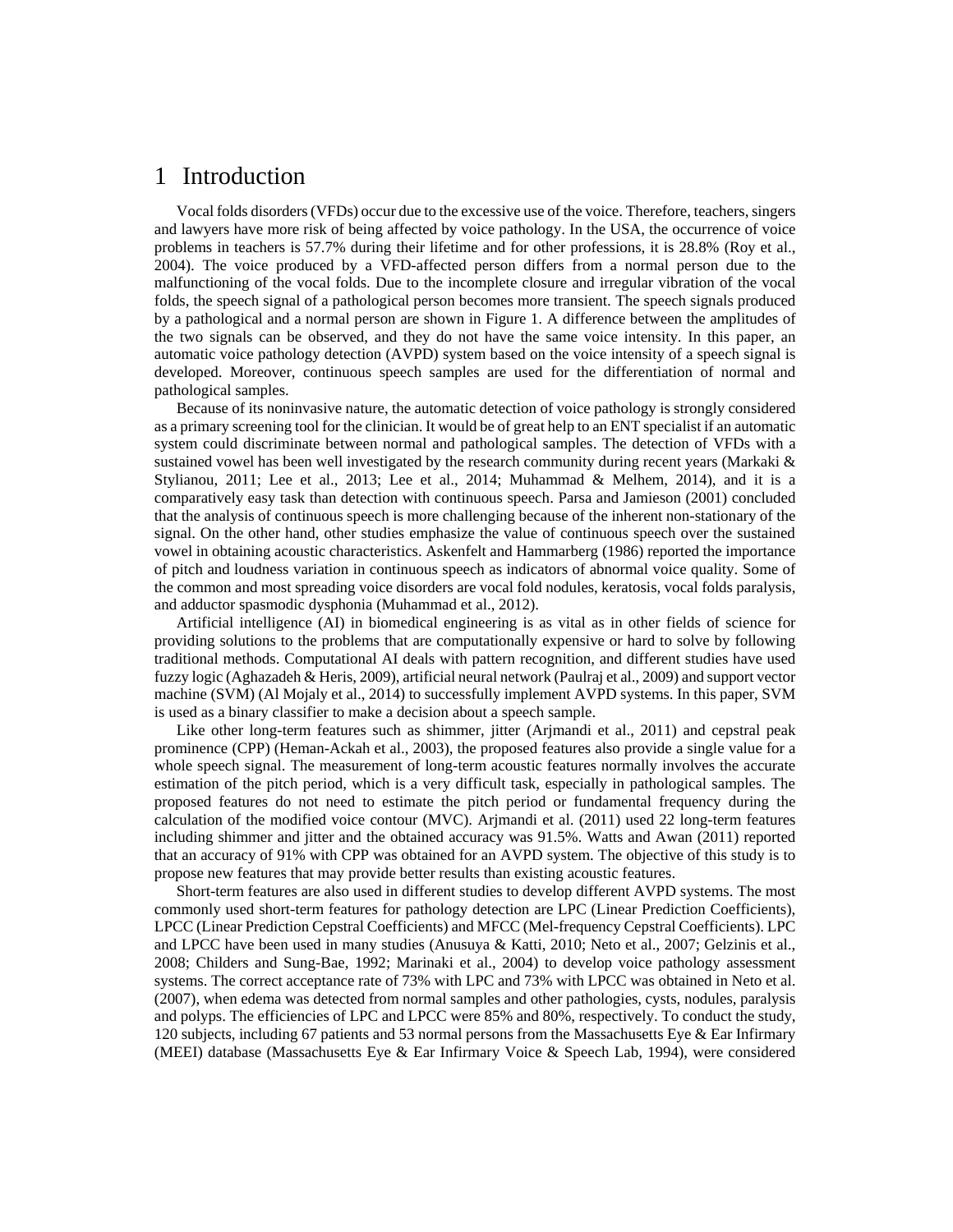and experiments were performed by using the sustained vowel  $\alpha$ . MFCC coefficients were also calculated to make a comparison with LPC and LPCC and they achieved an efficiency of 52%, very low compared to LPC and LPCC. The high false acceptance rate of 74% showed that MFCC was unable to detect edema from other pathologies as well as other features. For the second case, when all normal persons were grouped into one class and all pathologies were combined in the second class, the results for MFCC were much better than the other features, which shows that MFCC performed well for the detection of disorders but less well for the discrimination between the types of disorders. As for Fourier transformation-based MFCC (Bou-Ghazale & Hansen, 2000; Murphy & Akande, 2007), non-parametric features simulate the behavior of the human ear, and the study also concluded that MFCC behaves like a clinician, because for a clinician, it is also easier to detect a disorder by auditory perception than to discriminate between disorders. By contrast, LPC and LPCC, as parametric features, represent the human vocal tract system, and hence may perform better in the classification of VFDs. In Gelzinis et al. (2008), MFCC and LPC fed into SVM and k-nearest neighbours for the classification of three classes: healthy, diffuse and nodular. The database used in the study contained sustained vowels only as recorded at the Department of Medicine, Lithuania, The classification rate obtained for MFCC was 73.08% and that for LPC was 67.31%.

In Ali et al. (2013), an MFCC-based system for disordered detection by using text-dependent running speech was developed. The running speech of a limited number of normal and disordered subjects (12 and 26, respectively) was used to evaluate the developed system. An accuracy of 91.66% was reported. The Gaussian mixture model was implemented as the classification technique with a varying number of Gaussian mixtures. A limited number of samples were used for the experiments; therefore, no reliable conclusions could be made.



Fig. 1: Amplitudes in voice samples of (a) normal subjects and (b) disordered subjects

In this paper, features based on the voice intensity of a speech signal are proposed. An AVPD system by means of connected speech is developed, and SVM is used for the classification of normal and pathological speech samples.

The rest of the paper is organized as follows. Section 2 explains the proposed method. Section 3 describes the speech database. Section 4 describes the information regarding the experimental setup, and explains the baseline results as well as the results of the proposed method. Section 5 presents a discussion and provides a comparison with existing methods. Finally, Section 6 draws the conclusion.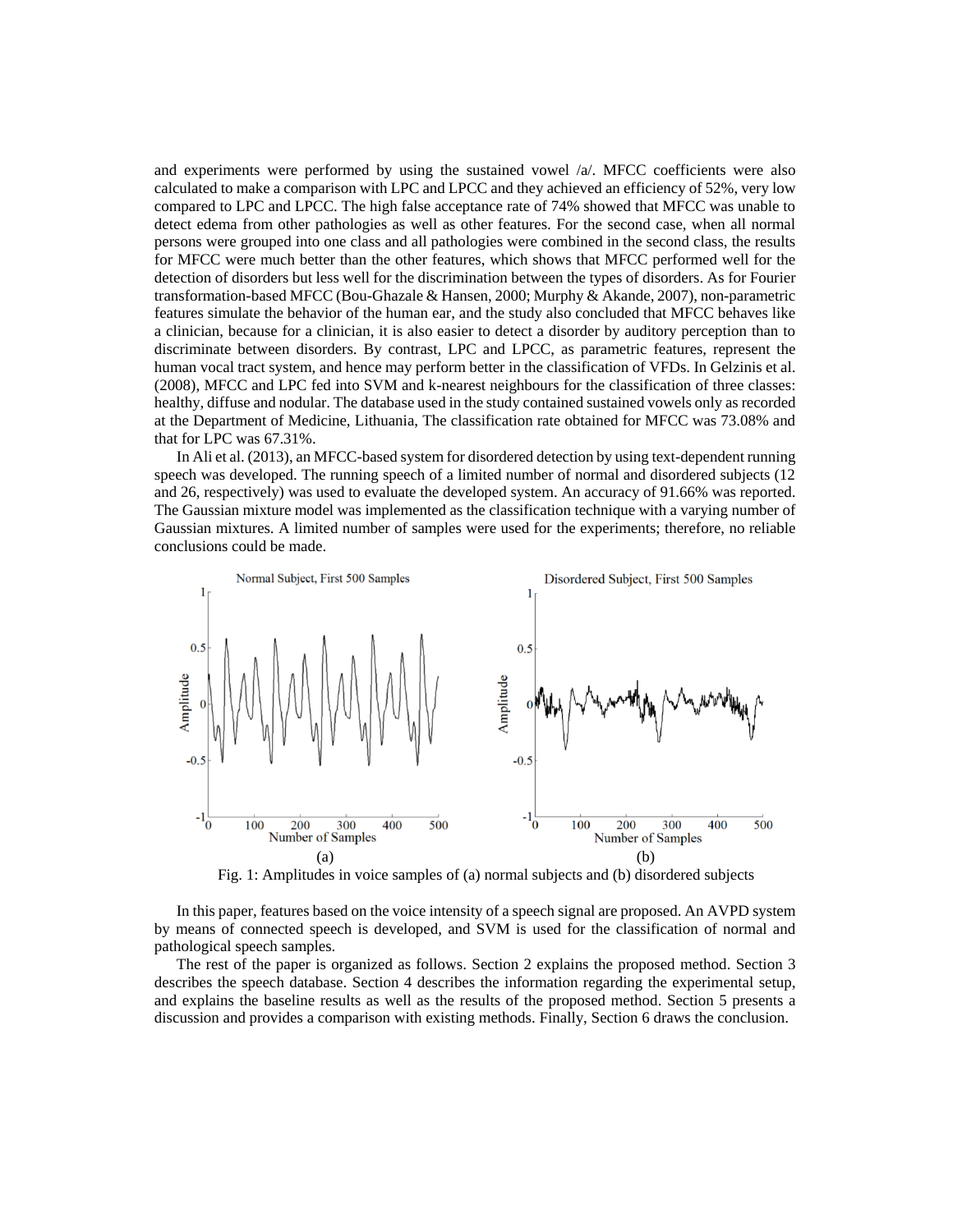### 2 Method

The proposed method is based on the idea that normal and dysphonic patients can be classified by measuring the voice intensity of a speech signal. The method is never used for voice pathology detection. The method measures the voice intensity of an utterance by calculating the area under the MVC. The contour is obtained by normalizing the cubic polynomial fitted through the peaks. These peaks are found from each frame of the utterance, and Simpson's rule is used to calculate the area under the contour.

The method is divided into five major components, and these are grouped into three steps: (1) frame blocking and peak calculation, (2) fitting and adjustment of a polynomial and (3) calculation of the area under the MVC by using Simpson's rule. To make the decision between normal and disordered speech, a binary classifier SVM is used. A block diagram for the proposed AVPD system is shown in Figure 2.

To determine the MVC, peaks are found after blocking the whole speech signal into frames. The length of each frame is 32 milliseconds, and it contains 512 samples. The peaks higher than a certain threshold value *thresh* are determined in each frame. A frame showing the calculated peaks, with *thresh*  $= 0.05$ , is depicted in Figure 3(a).



Fig. 2. Block diagram of the proposed method for the automatic voice disorder detection system

After the calculation of the peaks in each frame, they are joined together. Then, a polynomial of degree three,  $g(x)$ , is fitted through these peaks to form a curve as shown in Figure 3(b). The curve is composed by circles. As observed in Figure 3(b), the fitted polynomial passes through the peak points, and hence does not make an envelope over the joined peak points. Therefore, to get an MVC, a factor is added in the polynomial  $g(x)$ . The factor is given by Eq. (1) as:

$$
factor = (\max(\text{peaks}) - \max(g))^* 0.70 \tag{1}
$$

where *peaks* is a vector containing the peaks of all frames and *g* is a vector containing all the points on the fitted polynomial. After adding the factor into the fitted polynomial  $g(x)$ , the MVC composed by 'diamonds', shown in Figure 3(b), is obtained as:

$$
MVC = g(x) + factor
$$
 (2)

The area under the MVC is calculated with Simpson's rule of numerical integration. SVM takes the area under the MVC to make the decision about the presence of voice pathology. Dysphonic patients are represented by +1 and normal persons are represented by -1. SVM is implemented by using LIBSVM (Chang & Lin, 2011) with a radial basis function as a kernel, given by Eq. (3).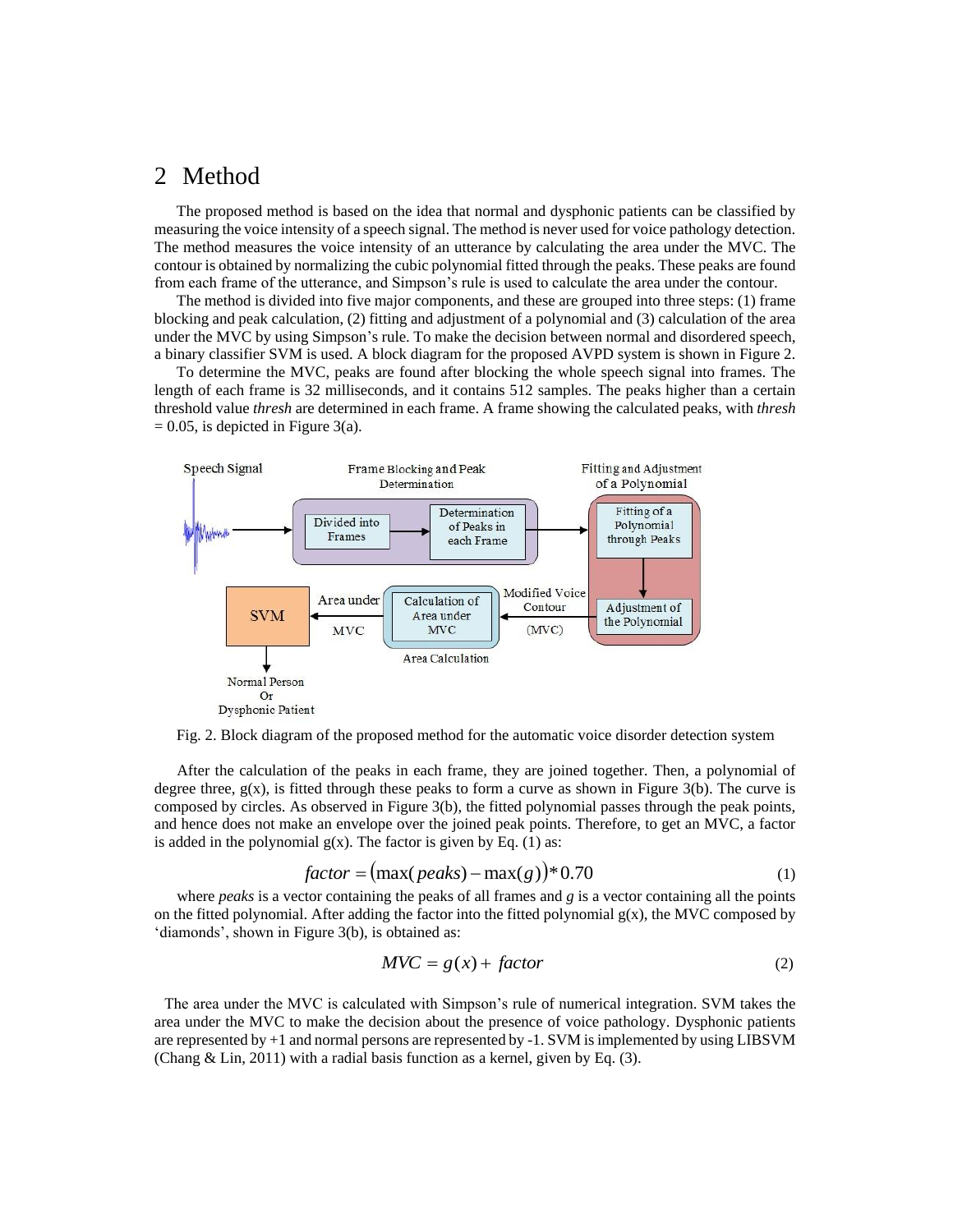

Fig. 3. (a) Peaks determination in a frame and (b) MVC

$$
K(x, x') = \exp\left(-\gamma \|x - x'\|^2\right) \tag{3}
$$

where x is the training sample,  $x'$  is the testing sample and  $\gamma$  is a free parameter. SVM is a linear classifier; however, in most cases, the data are not linearly separable. Therefore, the kernel function is implemented to map the original input space to the higher dimensional space, whose features are lineally separable.

### 3 Data

The speech database used for the experiments in this paper has been considered in many studies of automatic pathology detection and classification systems and automatic speech recognition systems (Muhammad et al., 2012; Ali et al., 2013; Alsulaiman, 2014). The speech database was recorded at the Research Chair of Voice, Swallowing, and Communication Disorders, King Abdul-Aziz Hospital, Riyadh in a soundproof room. Standardized recording equipment, KayPentax Computerized Speech Lab (CSL Model 4300), was used for the recording. The database contains speech samples of both normal and pathological speakers. The total number of subjects is 142; 50% of them are patients and 50% are normal speakers, as listed in Table 1. The normal speakers did not have any previous or current history of voice disorders. Each speaker recorded one utterance of each Arabic digit from one to nine, as mentioned in Table 2. All speakers were Arab natives. The total number of available samples for the investigation is  $1278 (= 142 \times 9)$ .

Table 1: Statistics of the speech database

| <b>Speakers</b> | Male     | <b>Female</b> | Total |  |  |  |
|-----------------|----------|---------------|-------|--|--|--|
| Normal          | 53       |               |       |  |  |  |
| Patients        | 50       |               |       |  |  |  |
| Total:          | $\Omega$ | 30            |       |  |  |  |

Pathological speakers have five different types of VFDs, namely cysts, laryngopharyngeal reflux disease, unilateral vocal fold paralysis, polyps and sulcus vocalis. The classification of these voice disorders was based on the available clinical data, including video-laryngostroboscopic examination. In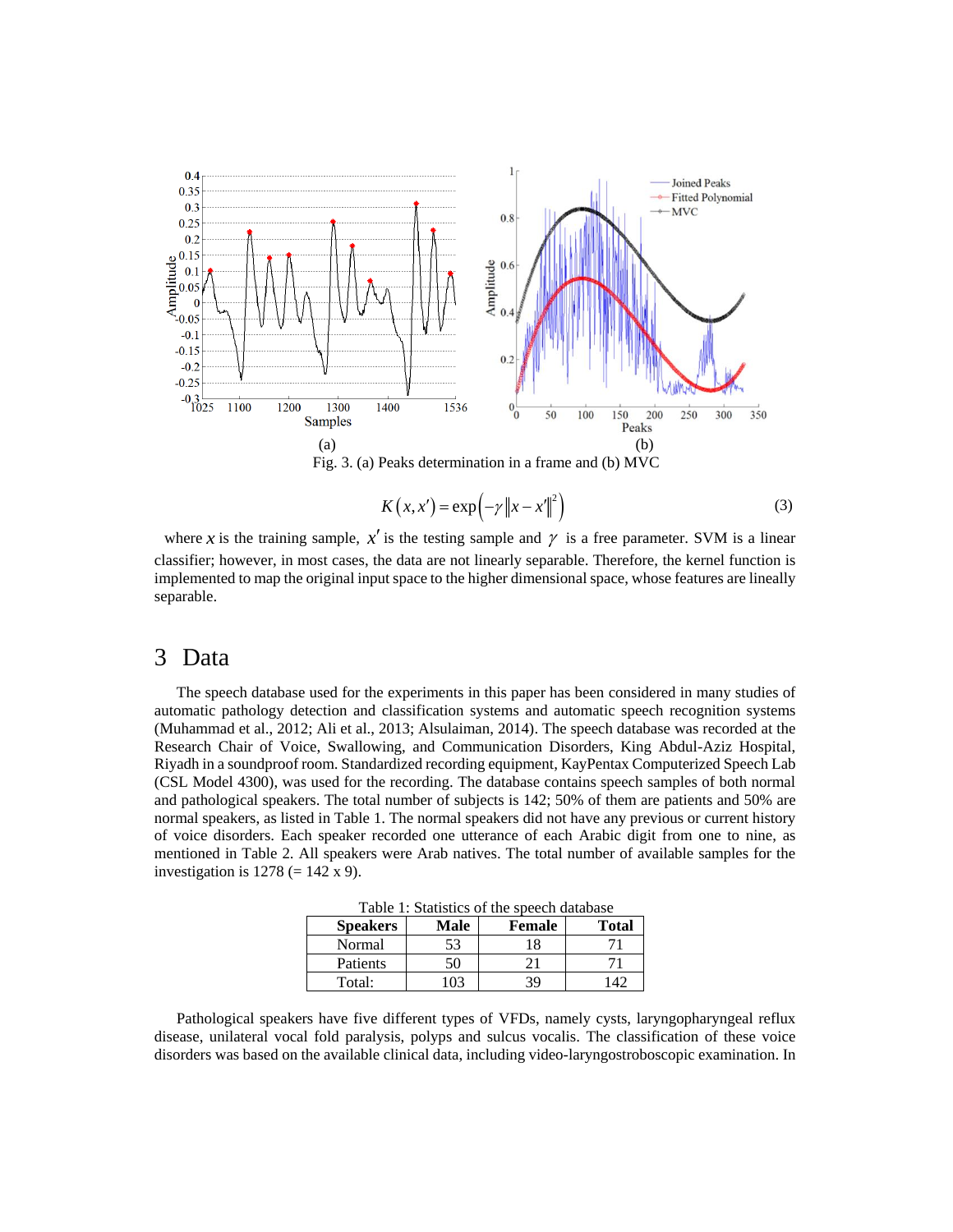some cases such as polyps and cysts, the clinical diagnosis was confirmed by histopathology after the excision of the lesion.

| <b>TAURE 2. LIST OF ATAUR UIGHS</b> |           |        |  |  |  |
|-------------------------------------|-----------|--------|--|--|--|
| <b>Digits</b>                       |           |        |  |  |  |
| Symbol                              | In Arabic |        |  |  |  |
|                                     | Wahed     | واحد   |  |  |  |
| 2                                   | Athnayn   | أثنين  |  |  |  |
| 3                                   | Thalathah | ثلاثه  |  |  |  |
| 4                                   | Arbaah    | ربعه   |  |  |  |
| 5                                   | Khamsah   | خمسه   |  |  |  |
| 6                                   | Setah     | سته    |  |  |  |
|                                     | Sabaah    | سيعه   |  |  |  |
| 8                                   | Thamanyah | ثمانية |  |  |  |
| q                                   | Tesaah    | تسعه   |  |  |  |

Table 2: List of Arabic digits

### 4 Experimental Setup and Results

To ensure the performance of the proposed system, all results were obtained by using five-fold cross validation. The automatic systems were carried out using the following parameters:

(a) *Sensitivity (SE):* The likelihood that the system detects a pathological voice when the input is also pathological.

$$
SE = \frac{TP}{TP + FN} \times 100
$$

(b) *Specificity (SP):* The likelihood that the system detects a normal voice when the input is also normal.

$$
SP = \frac{TN}{TN + FP} \times 100
$$

(b) *Accuracy (ACC):* The ratio between correctly detected files and the total number of files.<br> $ACC = \frac{TP + TN}{\frac{TP + TN}{\frac{TP + TN}{\frac{TP + TN}{\frac{TP + IN}{\frac{TP + IN}{\frac{TP + IN}{\frac{TP + IN}{\frac{TP + IN}{\frac{TP + IN}{\frac{TP + IN}{\frac{TP + IN}{\frac{TP + IN}{\frac{TP + IN}{\frac{TP + IN}{\frac{TP + IN}{\frac{TP + IN}{\frac{$ 

$$
ACC = \frac{TP + TN}{TP + TN + FP + FN} \times 100
$$

where true negative (TN) means that the system detects a normal subject as a normal subject, true positive (TP) means that the system detects a pathological subject as a pathological subject, false negative (FN) means that the system detects a pathological subject as a normal subject and false positive (FP) means that the system detects a normal subject as a pathological subject.

### 4.1 Results of the Proposed Method for Pathology Detection

The area under the MVC of normal speakers and dysphonic patients was calculated by following the steps mentioned in Figure 2. The calculated area was fed into SVM to differentiate between normal and dysphonic people. Different values of the variable *thresh*, i.e. 0.03 and 0.04, were considered in the peak determination process. The experimental results provided in Table 3 show that the values of *thresh* affect the detection rate. In Table 3, 95% C. I. represents the 95% confidence interval and AUC stands for the area under the ROC (receiver operating characteristic) curves. An accuracy for each fold is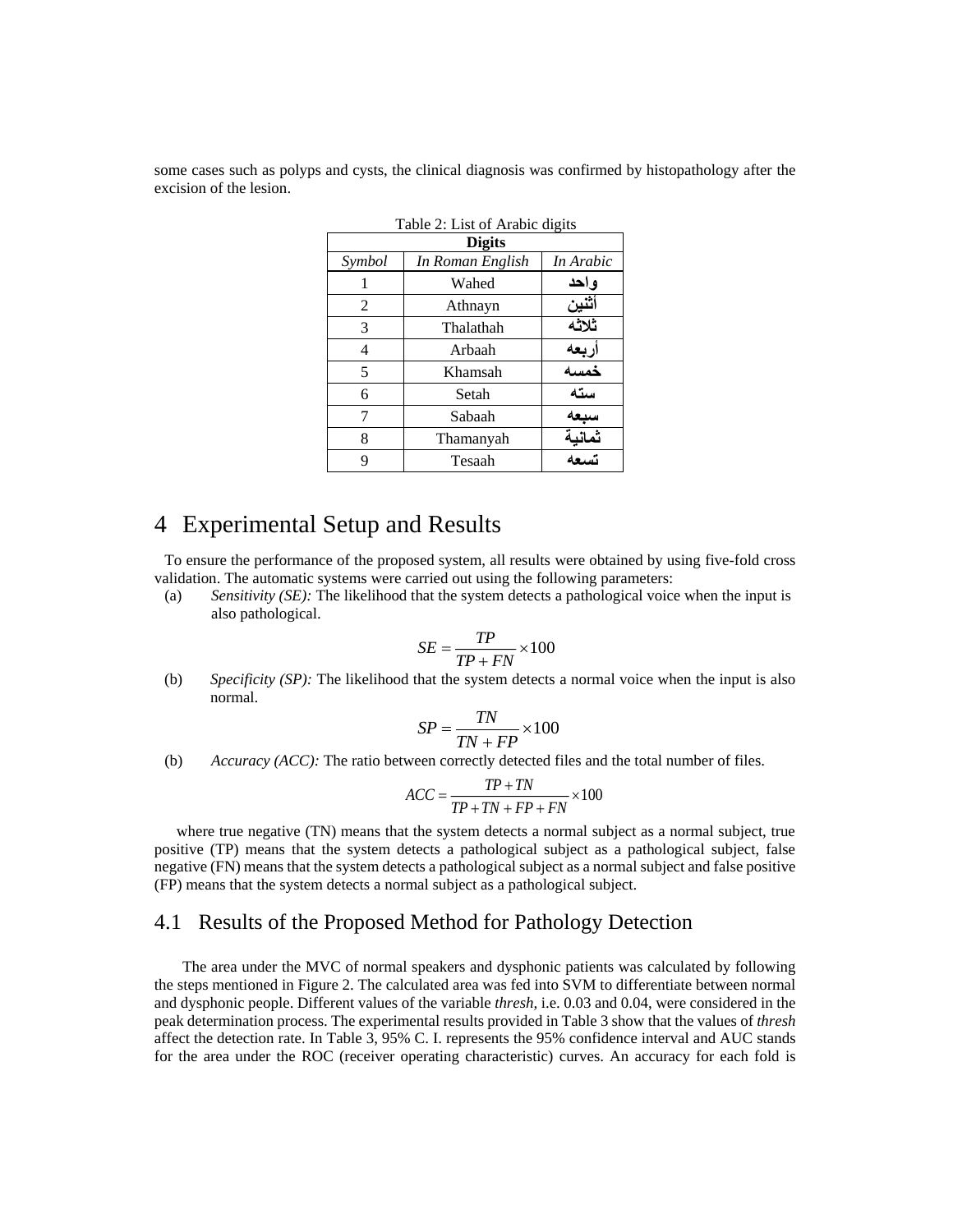determined, and their averaged accuracy with standard deviation (STD) is presented in Table 3.The developed system was verified for male and female speakers separately. Seventy percent of male speakers were used for training and the remaining 30% used for testing the system. Similarly, female speakers were also divided by the same ratio.

| Performance      | <b>MVC</b>      |             |                 |             |  |
|------------------|-----------------|-------------|-----------------|-------------|--|
|                  | thresh $= 0.03$ |             | thresh $= 0.04$ |             |  |
| <b>Measures</b>  | Male            | Female      | <b>Male</b>     | Female      |  |
| SЕ               | 70%             | 100%        | 100%            | 100%        |  |
| <b>SP</b>        | 92%             | 100%        | 98%             | 100%        |  |
| $ACC(%) \pm STD$ | $81 + 2.07$     | $100 \pm 0$ | $99 \pm 0.83$   | $100 \pm 0$ |  |
| <b>AUC</b>       | 83.6 %          | 100%        | 100%            | 100%        |  |
| 95% C.I.         | 75.6-91.6       | 100-100     | 96-99           | 100-100     |  |

Table 3: Performance of the proposed method for voice pathology detection

With *thresh* = 0.03, an accuracy of 81% with STD of 2.07 is achieved for male speakers. The developed system recognizes normal persons well as the acceptance of TNs is 92% but does not perform well for dysphonic patients as the acceptance of TPs is 70%. FPs are only 8%, but FNs are up to 30%, which is very high. The long range of the C.I., from 75.6 to 91.6, reflects the unreliability of the system. The performance parameters for *thresh* lower than 0.03 also show the same kind of behavior. For *thresh*  $= 0.04$ , the accuracy of the pathology detection system is 99% with STD  $= 0.83$ . TPs and TNs are 100% and 98%, respectively. The system responded well for both normal and dysphonic patients. The 95% C.I. is [96 99] for males and [100 100] for females, which shows the reliability of the system. The AUC for male and female subjects are 83.6% and 100%, respectively, as shown in Figure 4(a). In Figure 4(b), the ROC curves for both genders with *thresh* = 0.04 are shown, and the AUC is 100% for each. The performance of the developed system with *thresh* higher than 0.04 did not show any improvement in the results. Therefore, they are not included in the Table 3.



Fig. 4. ROC curve for the proposed method with (a) *thresh*=0.03 and *thresh*=0.04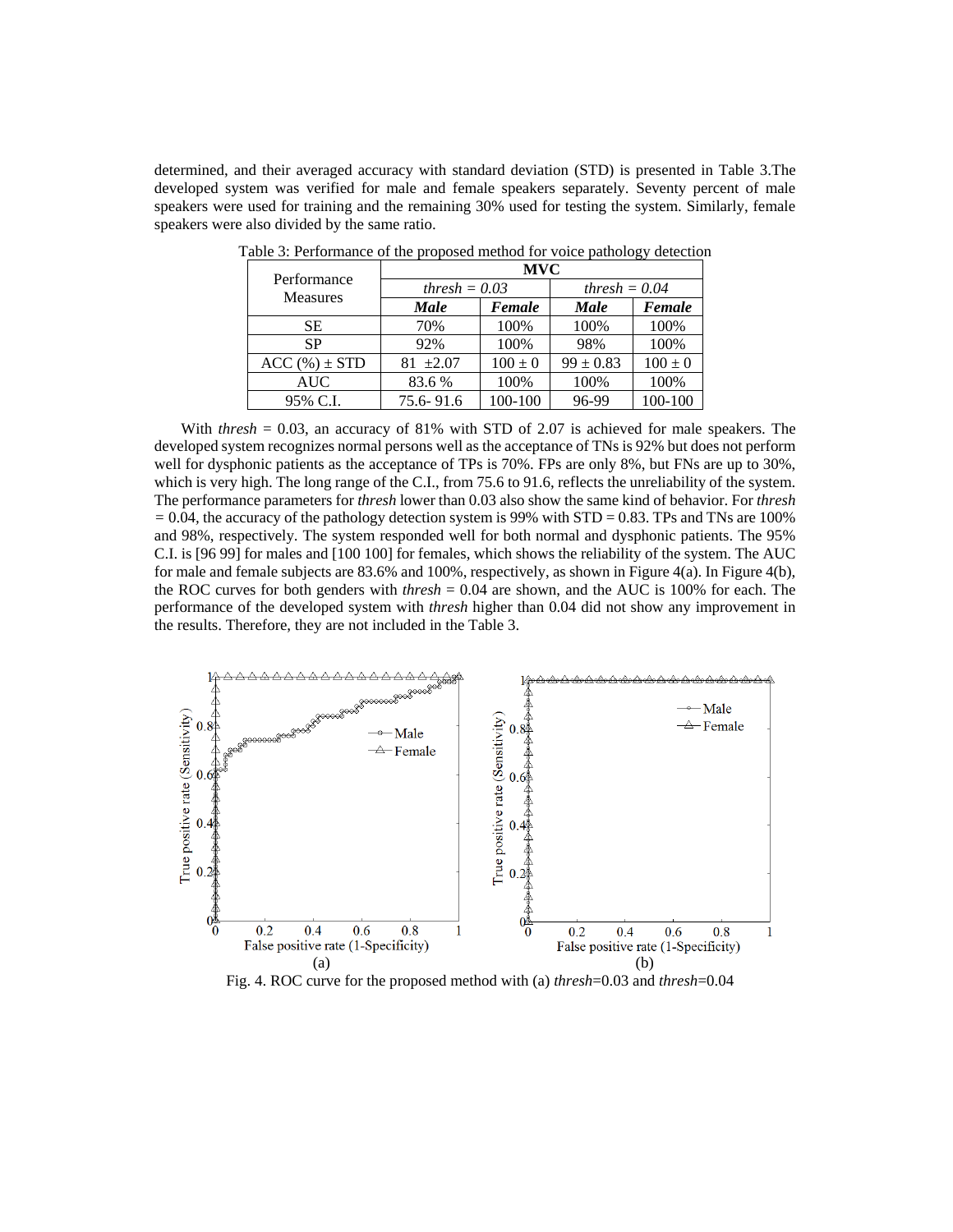### 4.2 Baseline Results with LPCC and MFCC for Pathology Detection

The results of the pathology detection system with the different numbers of LPCC and MFCC are presented in Table 4. Twenty-four coefficients contain 12 static coefficients and 12 delta coefficients. Similarly, 36 coefficients contain 12 static, 12 delta and 12 delta-delta coefficients.

| Performance      | <b>Number of LPCC Coefficients</b> |                |                | <b>Number of MFCC Coefficients</b> |                |                |
|------------------|------------------------------------|----------------|----------------|------------------------------------|----------------|----------------|
| <b>Measures</b>  | 12                                 | 24             | 36             | 12                                 | 24             | 36             |
| <b>SE</b>        | 73%                                | 93%            | 97%            | 90%                                | 96%            | 97%            |
| SP               | 85%                                | 33%            | 22%            | 89%                                | 39%            | 18%            |
| $ACC(%) \pm STD$ | $79.1 \pm 4.8$                     | $63.1 \pm 6.6$ | $59.6 \pm 6.0$ | $89.6 \pm 2.7$                     | $67.7 \pm 3.9$ | $57.4 \pm 6.7$ |
| <b>AUC</b>       | 85.8%                              | 77.8%          | 67.4%          | 93%                                | 85.6%          | 67.5%          |
|                  | $83.8 -$                           | $75.3 -$       | $64.4 -$       | $91.5 -$                           | $83.5 -$       | $64.6 -$       |
| 95% C.I.         | 87.8                               | 80.4           | 70.3           | 94.5                               | 87.7           | 70.0           |

Table 4: Performance of the LPCC and MFCC for voice pathology detection

Accuracy decreases for both LPCC and MFCC as the number of coefficients increases, as depicted in Figure 6. The best obtained accuracy for LPCC is 79.13%, where TPs and TNs are 73.23% and 85.02%, respectively. The maximum obtained accuracy for the MFCC-based system is 89.69%, where TP is 89.92% and TN is 89%. The detection rate of MFCC is better than that of LPCC. The FNs and FPs of MFCC are also lower than those of LPCC. The performance of the proposed system is better than both LPCC- and MFCC-based AVPD systems.

The ROC curves for the different numbers of LPCC and MFCC are shown in Figure 5. It can be observed that the AUC for both LPCC- and MFCC-based detection systems decreases as the number of coefficients increases. The maximum AUC is for MFCC (93%) with 12 coefficients, and the 95% C.I. is [91.5 – 94.5].

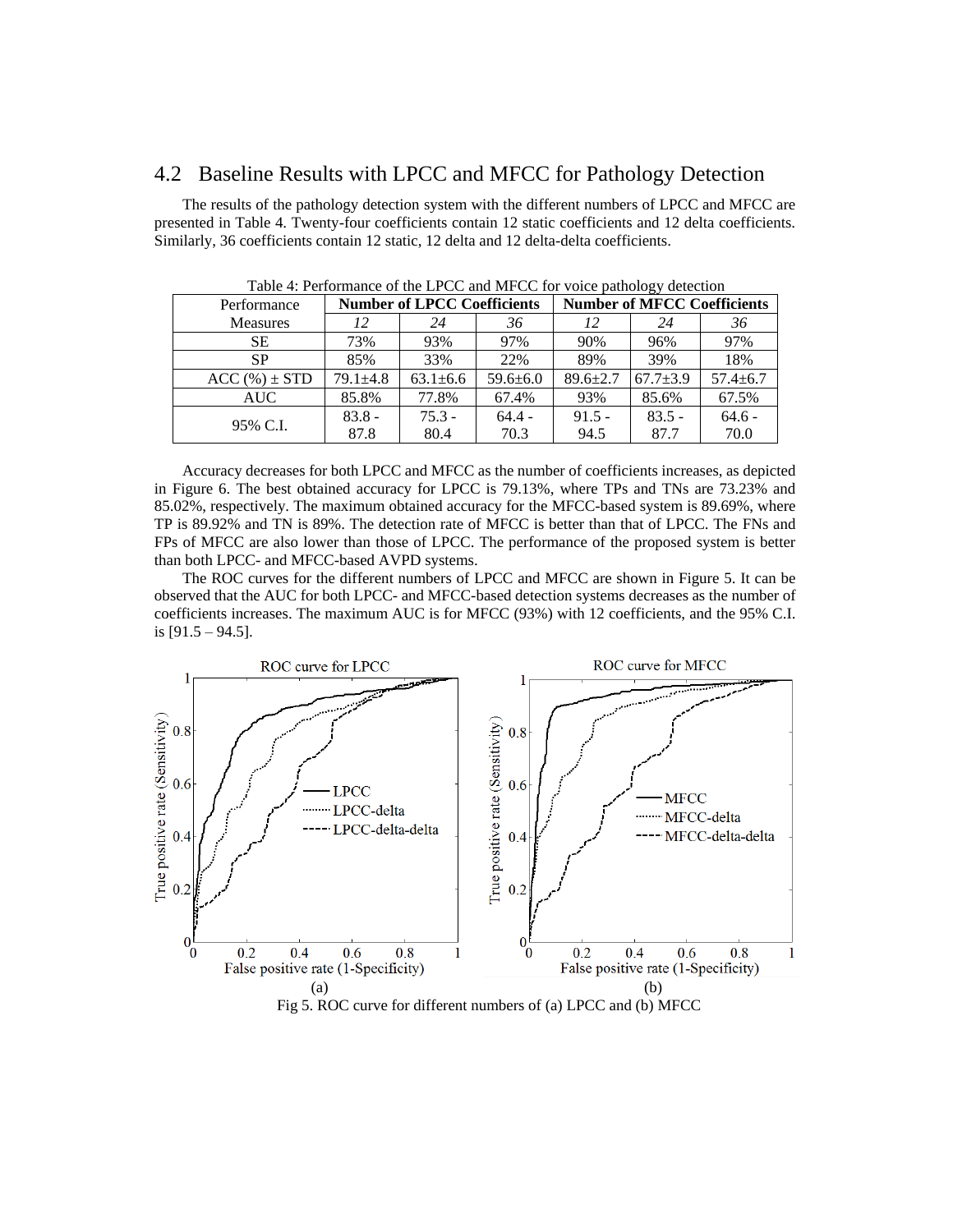## 5 Discussion

The speech production system of a subject suffering from voice pathology differs from a normal subject. Phonation, resonance and articulation are three important phases to produce speech. Vocal folds directly affect phonation and resonance in the speech production system. The abnormal behavior of the vocal folds makes the voice weaker, whispering and breathier due to too far apart vocal folds. This malfunctioning of the vocal folds makes a speech signal more transient and noisy. In this paper, a novel method based on the voice intensity of the speech signal is proposed to develop an AVPD system.

The method calculates one feature for a whole utterance produced by a subject. The peaks from the speech signal are determined to make a voice contour. Breathiness in the voice of a patient makes the voice weaker; therefore, the amplitude in the dysphonic speech signal is lower than the amplitude in a normal speech signal. The area under the voice contour for a disordered subject is also less than that of a normal subject due to the lower amplitude in dysphonic subjects. Moreover, the proposed method did not depend on the language of the database. In case of any language, speech signal of a disordered subject will contain lower amplitude than a speech signal of a normal subject.

To explain the working of the voice intensity-based AVPD system, the area under the MVC is plotted in Figure 6. As can be observed from Figure 1, the amplitude of normal speakers is higher than that of pathological patients. Figure 5 also shows that normal speakers have higher voice intensity than pathological speech samples. To observe the significance of the area under the MVC for normal and disordered subjects, a two-tailed t-test is performed. For male subjects, the *p-*value is 0.00004 (< 0.05), which shows that the area under the MVC for normal and disordered subjects is statistically significant. Similarly, the *p-*value = 0.000003 for female subjects shows the significance of the two classes.



Fig. 6. Area under the MVC for male speakers for Digit 6 with *thresh* = 0.04

Similar to other long-term features such as shimmer, jitter (Arjmandi et al., 2011) and CPP (Heman-Ackah et al., 2003), the proposed features also provide a single value for a whole utterance. The measurement of long-term acoustic features normally involves the accurate estimation of the pitch period, which is a very difficult task, especially in pathological samples. The proposed features do not need to estimate the pitch period or fundamental frequency during the calculation of the voice contour, and this is a positive aspect of the proposed features.

In this paper, the developed AVPD system used running speech, which is a comparatively difficult task than sustained vowel-based systems. Most automatic pathology assessment systems, pathology detection and pathology classification presented in the literature are developed by using a sustained vowel /ah/ (Markaki & Stylianou, 2011; Lee et al., 2013; Lee et al., 2014; Muhammad & Melhem,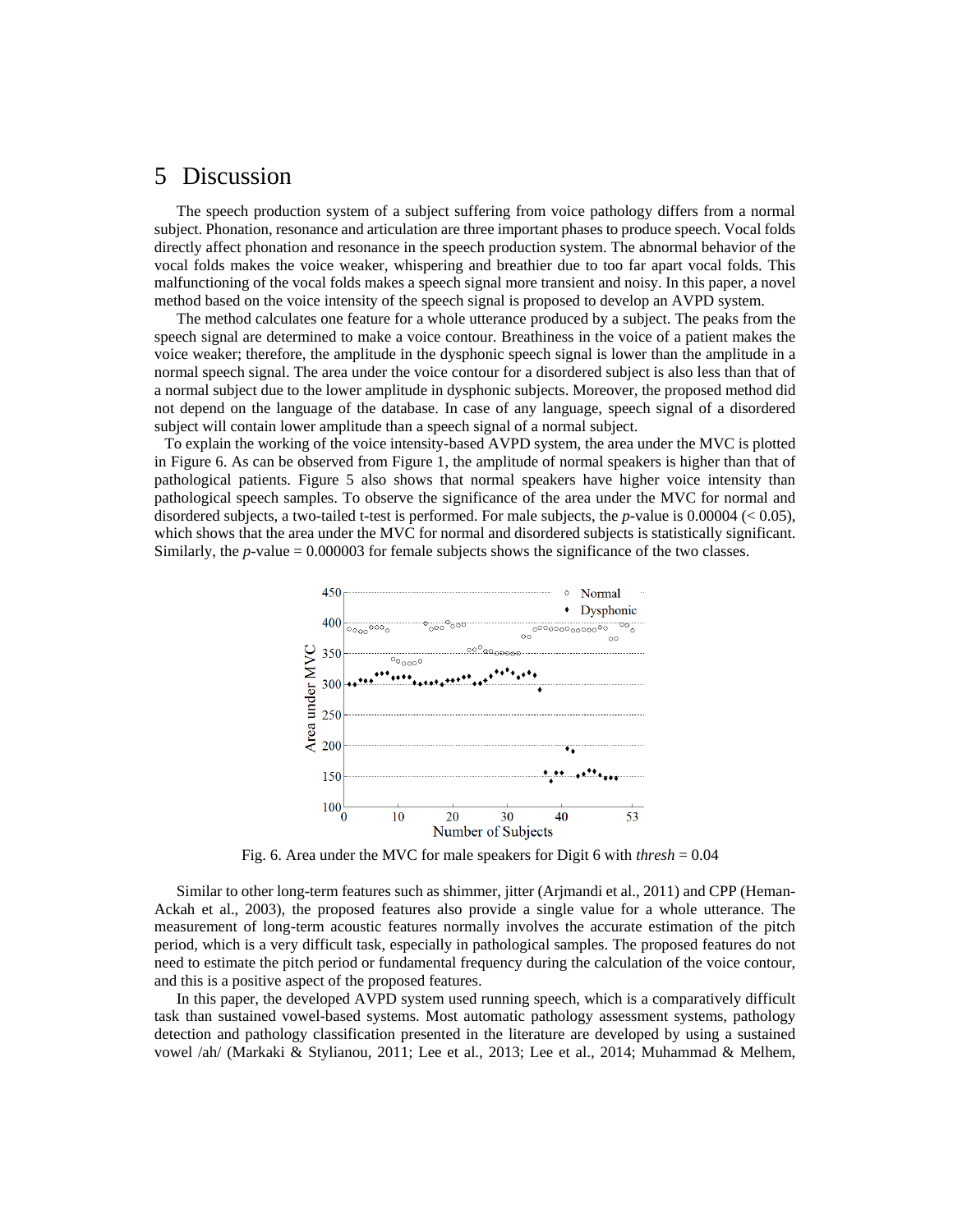2014). A speech signal remains stationary in the case of a sustained vowel, but it varies over time in the case of continuous speech. This is the reason why pathology assessment systems that use continuous speech are challenging and require more investigation. Moreover, these systems are more realistic because people use continuous speech in their conversations in daily life. Running speech contains fluctuations in vocal characteristics in relation to voice onset, voice termination and voice breaks, which are considered as crucial in quality voice evaluation. These characteristics are not fully represented in short signals of phonation such as a sustained vowel (Hammarberg et al., 1980).

The results of the proposed system are also compared with the results of existing systems in the literature. A comparison of the systems using running/continuous speech is listed in Table 5. The results of the existing systems are taken from the studies mentioned in the first column. From Table 5, it can be concluded that the proposed system achieved higher accuracy than the existing systems.

| Reference                        | Database    | No. of Samples<br>$(N + P)$ | Features                          | Accuracy |
|----------------------------------|-------------|-----------------------------|-----------------------------------|----------|
| Godino-Llorente et<br>al. (2009) | <b>MEEI</b> | $23 + 117$                  | <b>MFCC</b>                       | 96%      |
| Klára et al. (2012)              | Private     | $26 + 33$                   | MFCC, shimmer,<br>jitter, and HNR | 86%      |
| Ali et al. (2013)                | Private     | $12 + 26$                   | <b>MFCC</b>                       | 91.66%   |
| Proposed Method                  | Private     | $71 + 71$                   | <b>MVC</b>                        | 100%     |

Table 5: Comparison of the proposed system with existing connected speech-based systems

### 6 Conclusion

In this study, new features are proposed to develop an AVPD system by using continuous speech. The proposed features are based on the voice intensity of the speech signal. Voice intensity is measured by calculating the area under the MVC. VFD makes the voice weaker and whispering; therefore, a speech signal comprises a low amplitude in the case of a dysphonic patient. Due to the malfunctioning of the vocal folds, the voice intensity in a signal produced by a patient is always lower than that in a normal person. The proposed method calculates one feature for an utterance, and the obtained accuracy is 100%. In this study, the proposed method uses the connected speech to develop the AVPD system, which is a comparatively difficult task than sustained vowel-based systems. Moreover, the extracted words from a sentence can also be used with the proposed method. Based on the obtained result, it can be concluded that the proposed features outperform both types of cepstral coefficients, namely MFCC and LPCC. Contrary to other existing long-term features, the proposed features do not need the accurate estimation of pitch period or fundamental frequency, which is itself a difficult task.

In future work, we will modify the proposed method to make it robust when a normal and pathological person varies the mouth-to-microphone distance and pitch level while recording.

### Acknowledgment

This project was funded by the National Plan for Sciences, Technology and Innovation (MAARIFAH), King Abdulaziz City for Science and Technology, Kingdom of Saudi Arabia, Award Number (12-MED2474-02).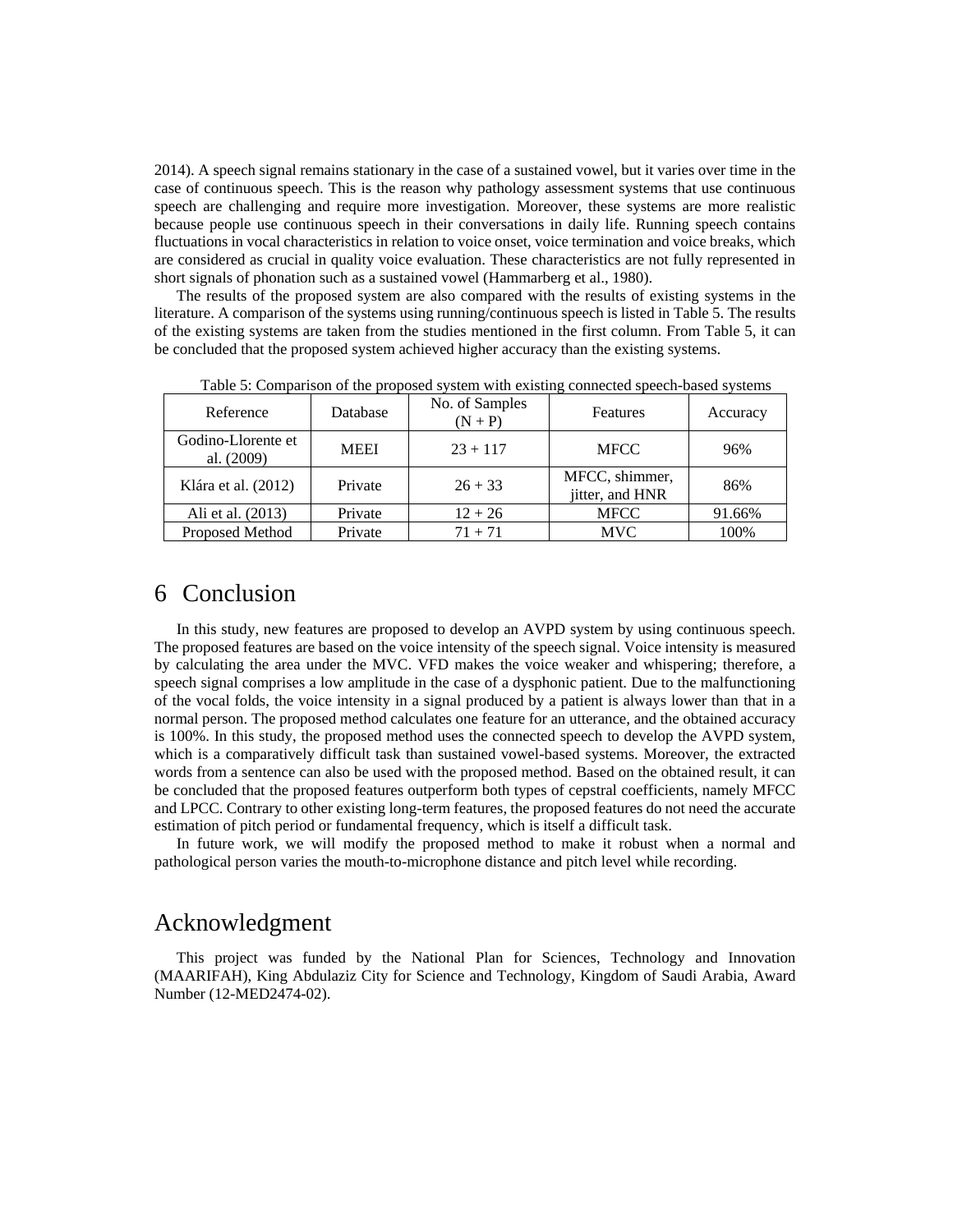### References

Aghazadeh, B. S., & Heris H. K. (2009). Fuzzy logic based classification and assessment of pathological voice signals. *International conference of the IEEE on Engineering in Medicine and Biology Society*, 328-331.

Al Mojaly, M., Muhammad, G. & Alsulaiman, M. (2014). Detection and classification of voice pathology using feature selection. *11th International Conference on Computer Systems and Applications (AICCSA)*, 571-577.

Ali, Z., Alsulaiman, M., Muhammad, G., Elamvazuthi, I., & Mesallam, T. A. (2013). Vocal fold disorder detection based on continuous speech by using MFCC and GMM. *7th IEEE GCC Conference and Exhibition (GCC),* 292-297.

Alsulaiman, M. (2014). Voice pathology assessment systems for dysphonic patients: Detection, classification, and speech recognition. *IETE Journal of Research, 60*(2), 156-167.

Anusuya, M. A., & Katti, S. K. (2010). Front end analysis of speech recognition: A review. *International Journal of Speech Technology*, *14*, 99-145.

Arjmandi, M. K., Pooyan, M., Mikaili, M., Vali, M., & Moqarehzadeh, A. (2011). Identification of voice disorders using longtime features and support vector machine with different feature reduction methods. *Journal of Voice*, *25*(6), 275-e289.

Askenfelt. A. G., & Hammarberg, B. (1986). Speech wave form perturbation analysis: A perceptual acoustic analysis of seven measures. *Journal of Speech, Language, and Hearing Research*, *29*, 50-64.

Bou-Ghazale, S. E., & Hansen, J. H. L. (2000). A comparative study of traditional and newly proposed features for recognition of speech under stress. *IEEE Transactions on Speech & Audio Processing*, *8*(4), 429-442.

Chang, C.-C., & Lin, C.-J. (2011). LIBSVM: A library for support vector machines. *ACM Transactions on Intelligent Systems and Technology, 2*(3), 1-27.

Childers, D. G., & Sung-Bae K. (1992). Detection of laryngeal function using speech and electroglottographic data. *IEEE Trans. Biomed. Eng., 39*(1), 19-25.

Gelzinis, A., Verikas, A., & Bacauskiene, M. (2008). Automated speech analysis applied to laryngeal disease categorization. *Journal of Computer Methods and Programs in Biomedicine, 91*(1), 36-47.

Godino-Llorente, J. I., Fraile, R., Sáenz-Lechón, N., Osma-Ruiz, V., & Gómez-Vilda, P. (2009). Automatic detection of voice impairments from text-dependent running speech. *Biomedical Signal Processing and Control, 4*(2009), 176-182.

Hammarberg, B., Fritzell, B., Gauffin, J., Sundberg, J., & Wedin, L. (1980). Perceptual and acoustic correlates of abnormal voice qualities. *Acta Otolaryngol*, *90*, 441-451.

Heman-Ackah, Y. D., Heuer, R. J., Michael, D. D., Ostrowski, R., Horman, M., Baroody*,* M. M., *et al.* (2003). Cepstral peak prominence: A more reliable measure of dysphonia. *Ann Otol Rhinol Laryngol, 112*, 324-333.

Klára, V., Viktor, I., & Krisztina, M. (2012). Voice disorder detection on the basis of continuous speech. *5th European Conference of the International Federation for Medical and Biological Engineering*, *37*, 86-89.

Lee, J. W., Kang, H. G., Choi, J. Y., & Son, Y. I. (2013). An investigation of vocal tract characteristics for acoustic discrimination of pathological voices. *Biomed Research International, 2013*, 1-12.

Lee, J. W., Kim, S., & Kang, H. G. (2014). Detecting pathological speech using contour modeling of harmonic-to-noise ratio. *IEEE International Conference on Acoustics, Speech and Signal Processing (ICASSP),* 5969-5973.

Marinaki, M., Kotropoulos, C., Pitas, I., & Maglaveras, N. (2004). Automatic detection of vocal fold paralysis and edema. *ICSLP '04*, 1-4.

Markaki, M., & Stylianou, Y. (2011). Voice pathology detection and discrimination based on modulation spectral features. *IEEE Transactions on Audio, Speech, and Language Processing, 19*(7), 1938-1948.

Massachusetts Eye & Ear Infirmary Voice & Speech Lab (1994). Disordered Voice Database Model 4337 (Ver. 1.03), *Kay Elemetrics Corp*, Boston, MA.

Muhammad, G., Mesallam, T. A., Malki, K. H., Farahat, M., Alsulaiman, M., & Bukhari, M. (2011). Formant analysis in dysphonic patients and automatic Arabic digit speech recognition. *Biomed Eng Online, 10*(41), 1-12.

Muhammad, G., & Melhem, M. (2014). Pathological voice detection and binary classification using MPEG-7 audio features. *Biomedical Signal Processing and Control, 11*(2014), 1-9.

Muhammad, G., Mesallam, T. A., Malki, K. H., Farahat, M., Mahmood, A., & Alsulaiman, M. (2012). Multidirectional regression (MDR)-based features for automatic voice disorder detection. *J Voice*, *26*(6), 817 e19-27.